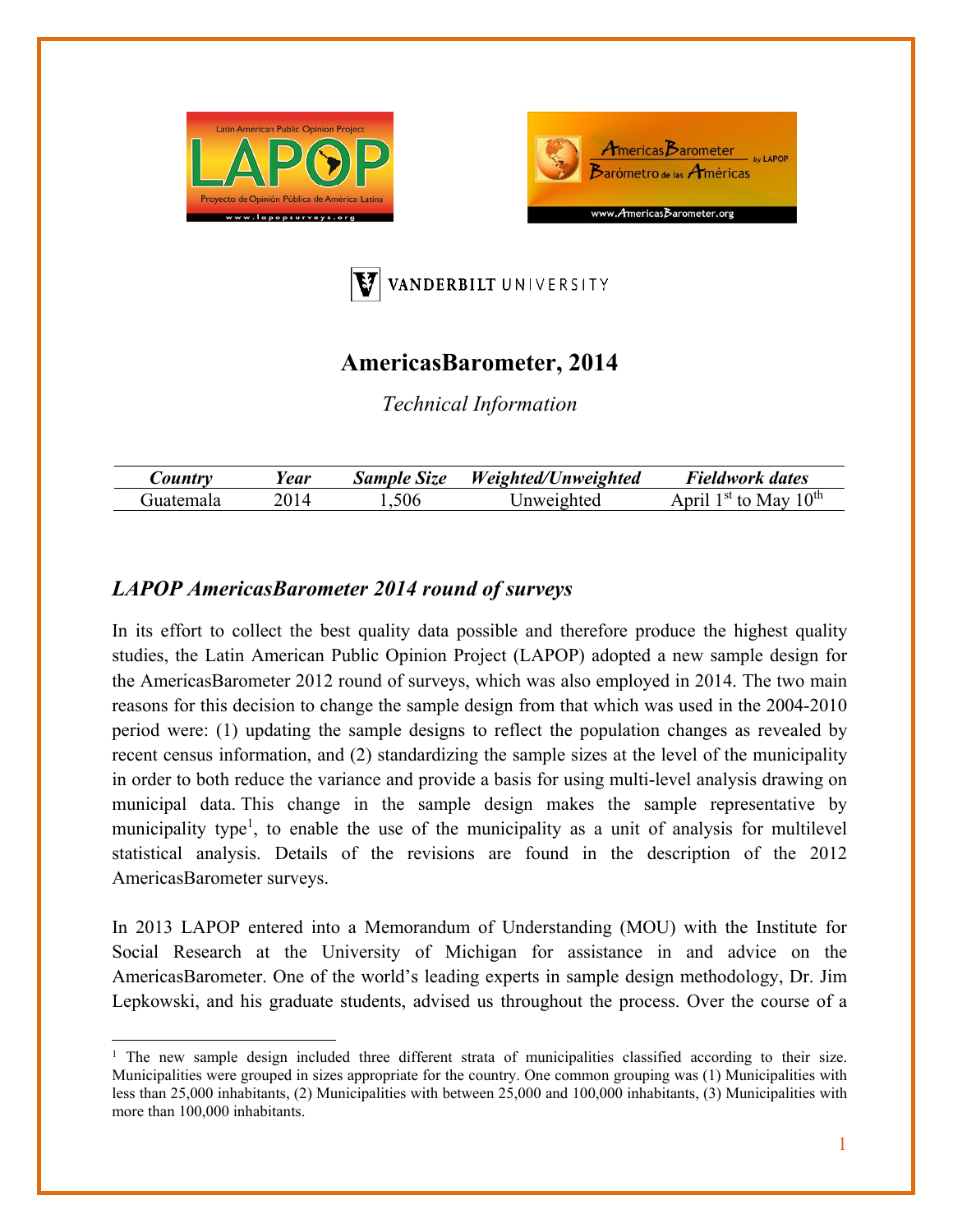year we worked with Dr. Lepkowski and his team of graduate students to review each previously developed sample design and to secure their input and advice on new designs. Our colleagues at the University of Michigan, confirmed that LAPOP had already been following the best practices, within the limits of resources at our disposal, in its sample design. Our own review of the major update we carried out in 2012 sample design left us pleased in almost every respect. The effort to obtain a standard sample size per municipality/canton/parish did not have any adverse impact on intra-class correlation levels, yet has given us a basis for calculating context effects at the local level. In some particular cases, however, in the 2014 round we requested country teams to conduct specific alterations, like updating their sampling frame to take into consideration (if available) the new 2010-2011 national census information. We also asked teams to verify that the 2012 sample design continues to reflect and represent each country population structure and distribution.

Finally, after several rounds of consultations and technical discussions with experts at the ISR at the University of Michigan on how to update the 2012 samples for the 2014 round of surveys, LAPOP requested that countries to update their samples at the block level while retaining the same primary and sub-stratification units (i.e., *Estratopri, Municipalities and Census Segments)*  that were included in the 2012 sample. This means that users of prior AmericasBarometer surveys can do so knowing that the designs across time remain very similar, if not identical. Countries that had new population census available and did not experience significant population shifts or changes in their population distribution were asked to replicate the 2012 sample using the latest census information available and to replace the sampling points at the block level.

With respect to *data collection*, in the 2014 round of the AmericasBarometer we expanded the use of handheld electronic devices. For the first time, we employed for data collection the "Adgys"© questionnaire app designed by our partners in Cochabamba, Bolivia. The use of electronic devices for interviews and data entry in the field reduces data entry errors, supports the use of multiple languages, and permits LAPOP to track on a daily basis the progress of the survey, down to the location of interviews (which are monitored in real time, or nearly real time, but not recorded into the public datasets in order to preserve respondents' privacy) and the timing of the interviews. The team in Bolivia worked long hours to program the samples and questionnaires into the Adgys platform for the 20 countries in which we used this technology. In the remaining 6 countries we continued our use of PDAs and a Windows Mobile-based software application supported by our hardworking partners at the University of Costa Rica.

The remaining pages of this technical note describe the sample design of the AmericasBarometer 2014 survey in Guatemala.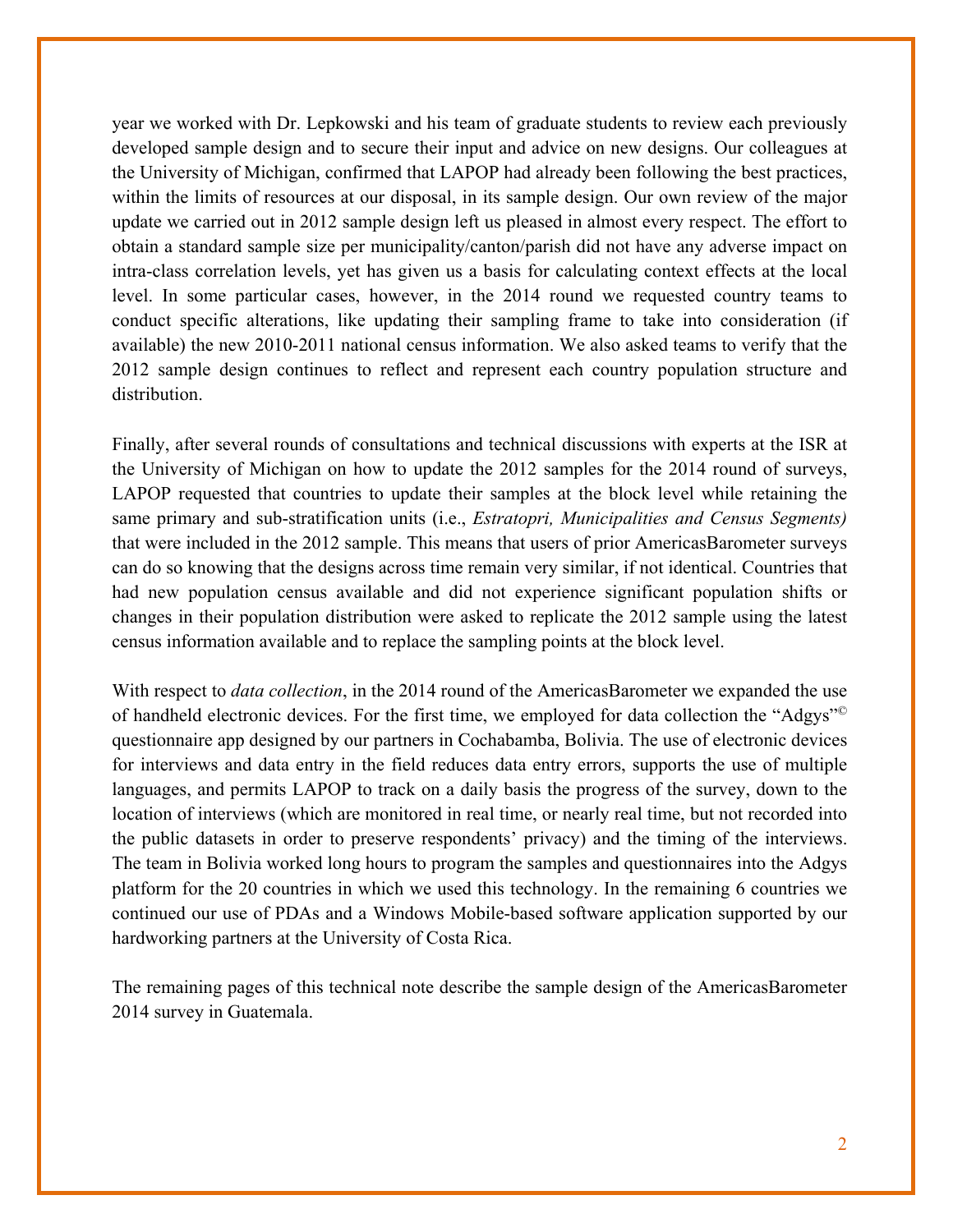## *Guatemala 2014 AmericasBarometer Round*

This survey was carried out between April  $1<sup>st</sup>$  and May  $10<sup>th</sup>$  of 2014, as part of the LAPOP AmericasBarometer 2014 wave of surveys. It is a follow-up of the national surveys since 1992 carried out by the Latin America Public Opinion Project LAPOP. The 2014 survey was conducted by Vanderbilt University and Asociación de Investigación y Estudios Sociales (ASIES). The 2014 AmericasBarometer received generous support from many sources, including USAID, UNDP, IADB, Vanderbilt U., Princeton U., Université Laval, U. of Notre Dame, among others.

The project used a national probability sample design of voting-age adults, with a total N of 1,506 people involving face-to-face interviews conducted in Spanish. The survey used a complex sample design, taking into account stratification and clustering.

The sample consists of four strata representing the four main geographical regions: Metropolitan Area, Northeastern, South, and Northwestern. Each stratum was further sub- stratified by size of municipality and by urban and rural areas. Respondents were selected in clusters of 6 interviews in urban and rural areas.

Table 1 shows the unweighted sample size in each of the four regions (strata) and by municipality size.

| <b>Strata</b>                         | <b>Unweighted Sample Size</b> |
|---------------------------------------|-------------------------------|
| Metropolitan Area                     | 378                           |
| Northeastern                          | 432                           |
| Northwestern                          | 264                           |
| South                                 | 432                           |
| <b>Total</b>                          | 1,506                         |
|                                       |                               |
| <b>Size of Municipality</b>           |                               |
| More than 100,000 inhabitants         | 258                           |
| Between 25,000 and 99,999 inhabitants | 462                           |
| Between 2,000 and 24,999 inhabitants  | 786                           |
| <b>Total</b>                          | 1,506                         |
|                                       |                               |

**Table 1: Sample sizes by Strata and Municipality Size in the 2014 AmericasBarometer Survey in Guatemala** 

The sample consists of 62 primary sampling units (Municipalities) and 251 final sampling units including 22 departments in Guatemala. A total of 734 respondents were surveyed in urban areas and 772 in rural areas. The estimated margin of error for the survey is  $\pm 2.5$ .